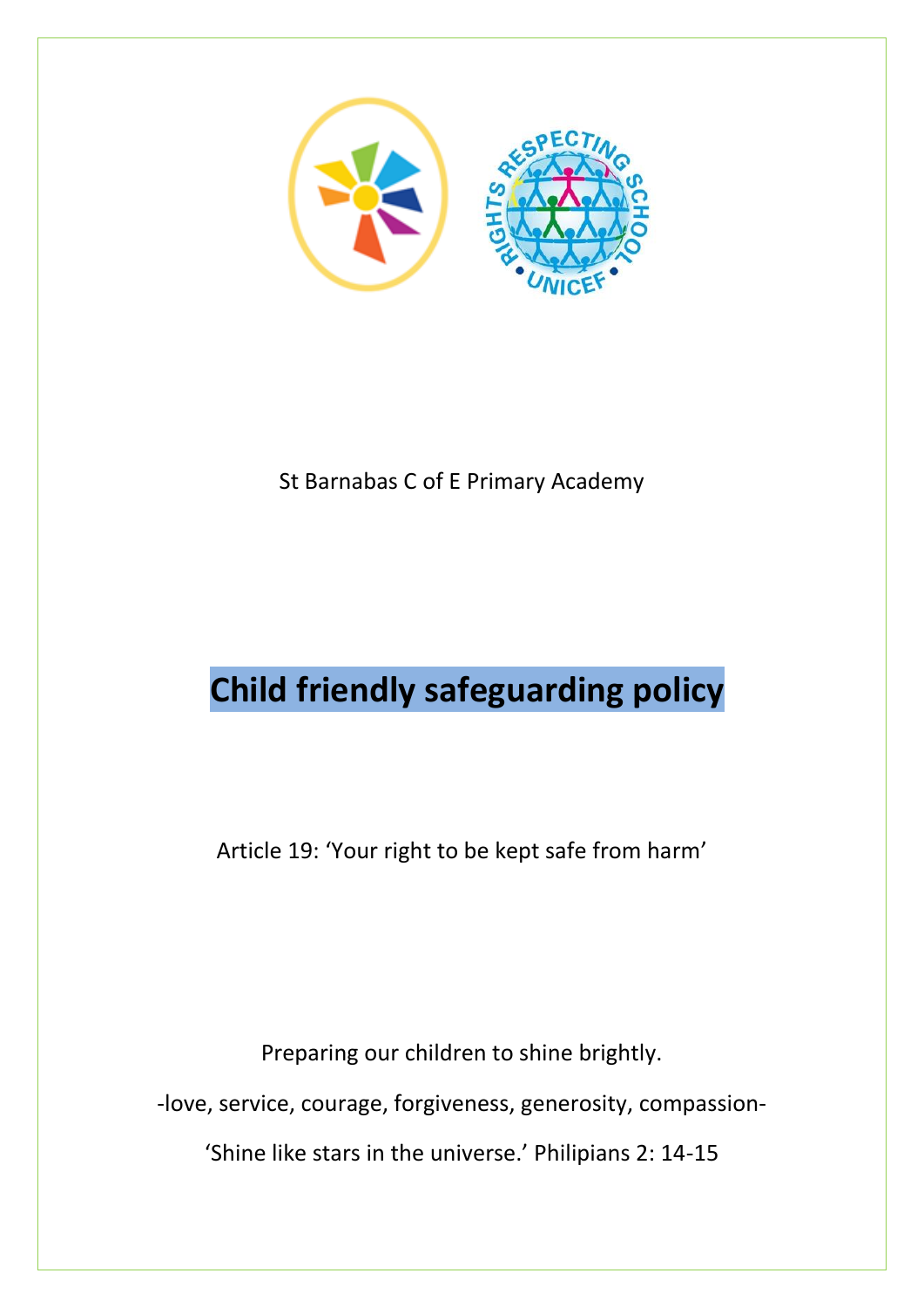At St Barnabas, we are proud that we are a UNICEF Rights Respecting School. We want to give every opportunity to all pupils to help them believe that 'they can be the best that they can be' (Article 29) and give them the courage to stand up for their rights.

We want to help all children at St Barnabas understand how to be safe and what to do if they don't feel safe. We think that the following rights below are rights that children must be aware of at all times:

Article 12: Your right to say what you think should happen and be listened to

- Article 16: Your right to have privacy
- Article 19: You should not be harmed and should be looked after and kept safe
- Article 23: Your right to special care and support if you are disabled
- Article 29: Your right to become the best that you can be
- Article 31: Your right to relax and play
- Article 33: You should be protected from dangerous drugs
- Article 36: You should be protected from doing things that could harm you

Article 18: Both parents share responsibility for bringing up their children,

and they should always think about what is best for each child.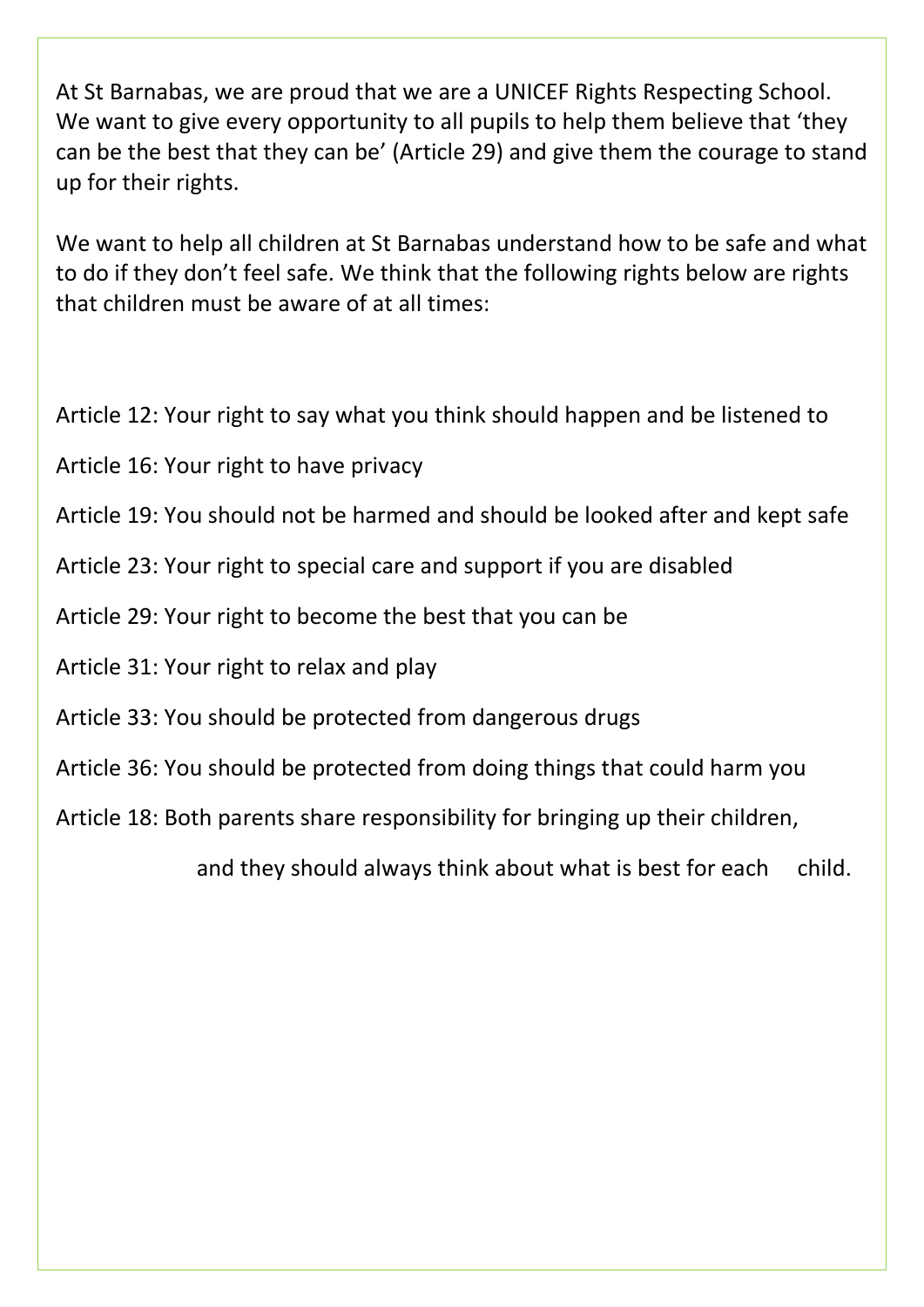What should staff do to keep you safe?

- Listen to all children at all times
- Support you when you feel sad, uncomfortable or confused
- Give everyone a chance
- Know what all children are doing all the time in school
- Be respectful to all children
- Be aware of what all children are looking at on the computer or tablet

What should parents do to keep you safe?

- Speak to their children about how the child feels
- Be aware of what you are looking at or playing on the computer, tablet or play console
- Listen to their children at all times
- Keep you warm and dry
- Stop you from getting hungry or thirsty
- Keep children safe from violence

What can the pupil do?

- Be honest and tell the truth
- Respect parents and staff and the instructions they give
- Respect all children and treat them positively in a rights respecting way
- To be rights respecting with their behaviour at home and in school
- To be honest with parents about who they might be speaking to through the internet, mobile phone or through play consoles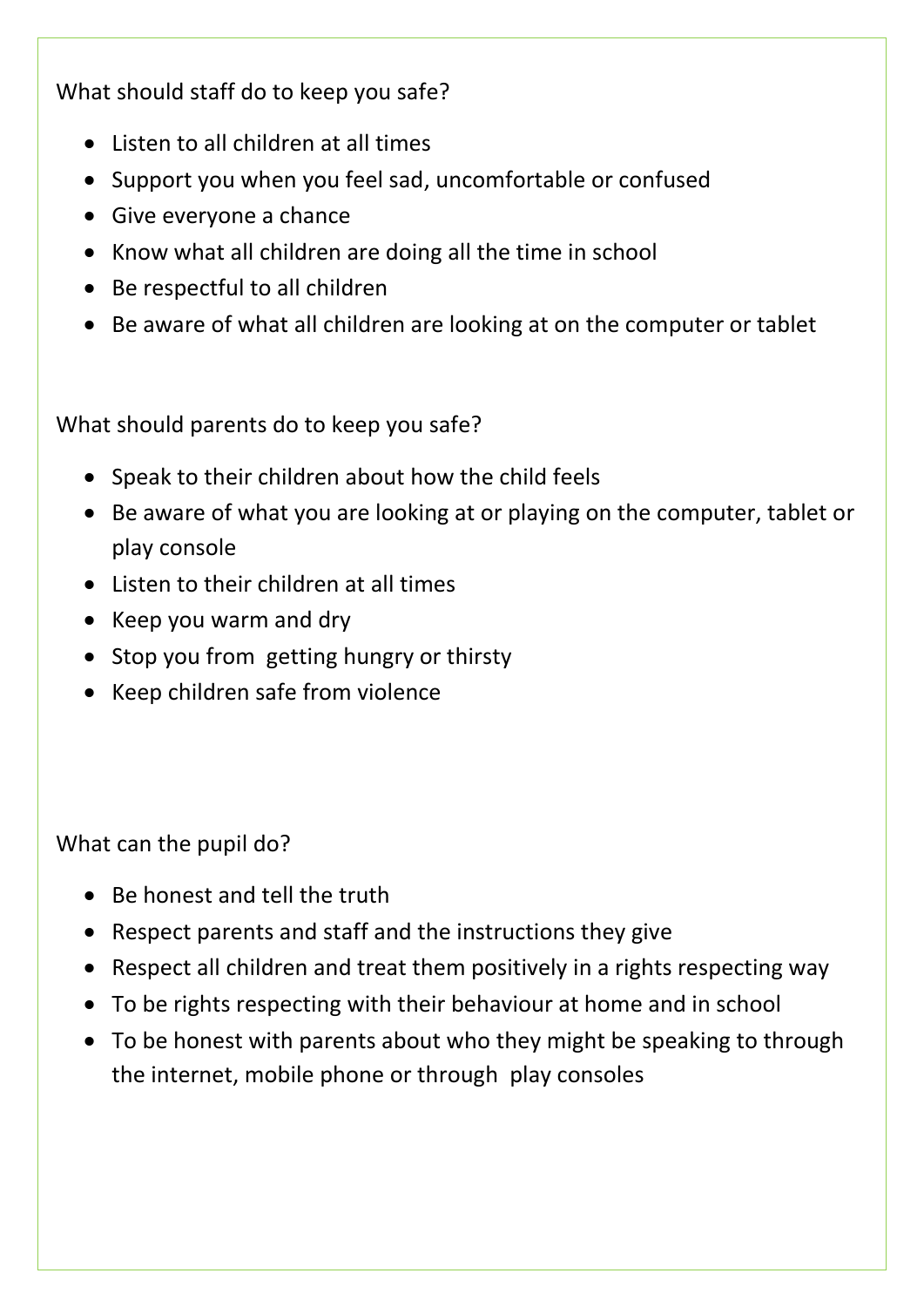How can someone hurt you?

- If someone deliberately hits you, hurts you, or makes fun of you
- If someone says or does something that makes you feel bad about yourself or hurts your feelings which makes you feel scared, sad, upset or frightened.
- If someone says something horrible to you through the internet or play console that makes you feel bad about yourself
- If someone shouts, threatens, hits or hurts someone you love whilst you are around which makes you scared, unhappy or worried
- If someone doesn't take proper care of you so you feel lonely or hungry
- If someone stops you coming to school on time
- If someone touches you in a way that you don't like and makes you feel sad or uncomfortable

What should you do if you are hurt? Who should you speak to?

- If you are in school, you can always talk to a St Barnabas staff member. The class teacher, teaching assistant will always try to help you and you can trust them. They will try to deal with the issue themselves and always try and find a positive solution.
- They will not speak to anyone else about your problem unless it is a bigger issue. They will then speak to Mrs May who is called the 'Designated Safeguarding Lead'
- Mrs May knows lots of people that can help.
- Whenever there is an issue, it will always be dealt with in a 'Rights Respecting' way